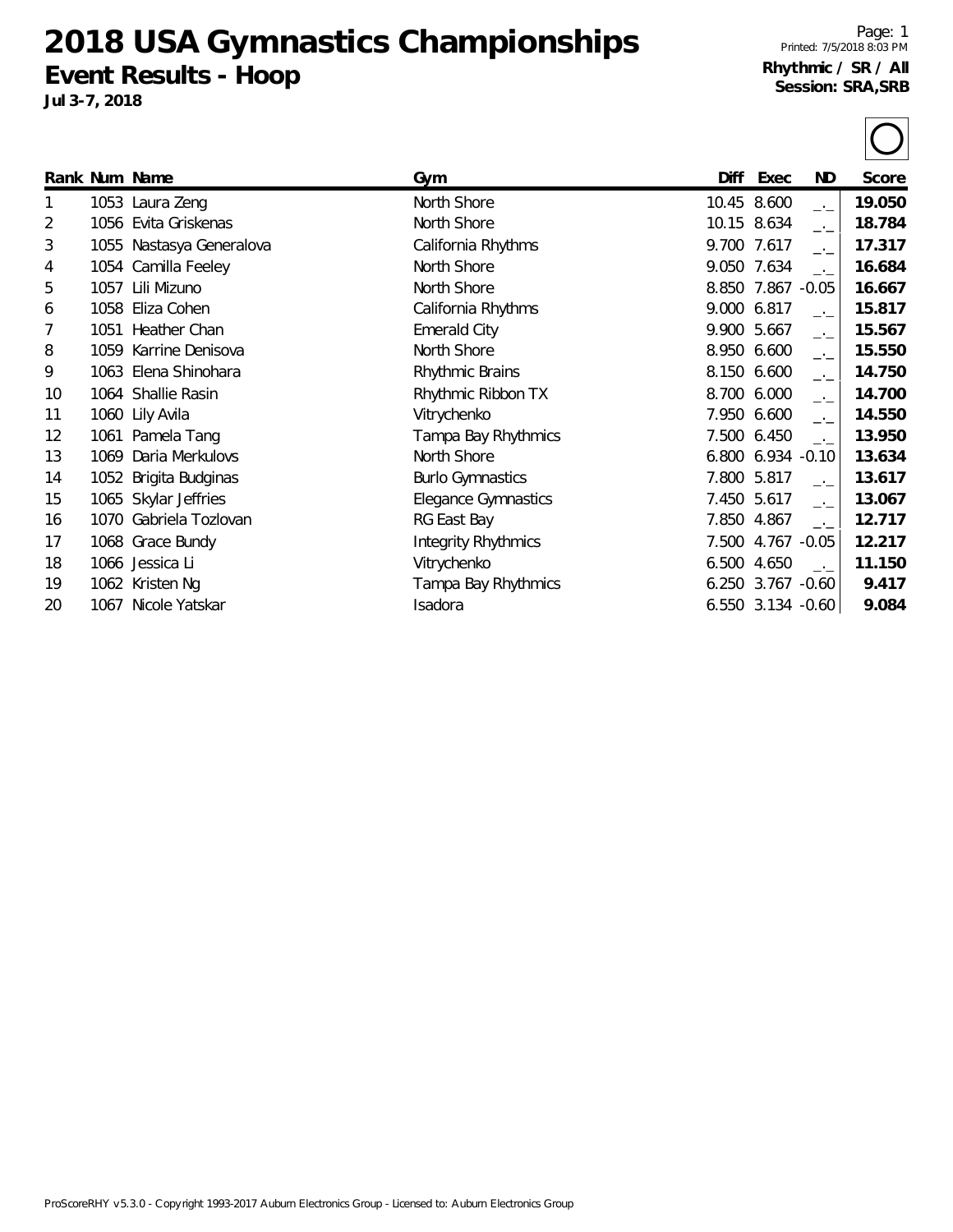**2018 USA Gymnastics Championships Event Results - Ball**

**Jul 3-7, 2018**

|    |      | Rank Num Name            | Gym                        | Diff  | Exec           | ND.                         | Score  |
|----|------|--------------------------|----------------------------|-------|----------------|-----------------------------|--------|
|    |      | 1056 Evita Griskenas     | North Shore                |       | 9.250 8.517    | $\overline{a}$              | 17.767 |
| 2  |      | 1054 Camilla Feeley      | North Shore                | 8.700 | 8.434          | $\overline{\phantom{a}}$    | 17.134 |
| 3  |      | 1055 Nastasya Generalova | California Rhythms         |       | 10.15 6.917    | $-1$                        | 17.067 |
| 4  |      | 1053 Laura Zeng          | North Shore                |       | 9.000 7.617    | $\overline{\phantom{a}}$    | 16.617 |
| 5  | 1051 | Heather Chan             | <b>Emerald City</b>        | 8.950 | 7.167          | $-0.05$                     | 16.067 |
| 6  |      | 1059 Karrine Denisova    | North Shore                | 8.900 | 6.867          | $-1$                        | 15.767 |
| 7  |      | 1063 Elena Shinohara     | Rhythmic Brains            | 8.500 | 7.200          | $\rightarrow$ $\rightarrow$ | 15.700 |
| 8  |      | 1052 Brigita Budginas    | <b>Burlo Gymnastics</b>    | 8.250 | 7.034          | $-1$                        | 15.284 |
| 9  | 1069 | Daria Merkulovs          | North Shore                | 7.550 | 7.267          | $\rightarrow$ $\rightarrow$ | 14.817 |
| 10 | 1058 | Eliza Cohen              | California Rhythms         | 8.050 | 6.584          | $\overline{\phantom{a}}$    | 14.634 |
| 11 |      | 1057 Lili Mizuno         | North Shore                | 8.400 | 6.167          | $-1$                        | 14.567 |
| 12 |      | 1060 Lily Avila          | Vitrychenko                | 8.200 | 5.817          | $-1$                        | 14.017 |
| 13 |      | 1068 Grace Bundy         | <b>Integrity Rhythmics</b> | 7.250 | 5.450          | $\rightarrow$ $\rightarrow$ | 12.700 |
| 14 |      | 1066 Jessica Li          | Vitrychenko                | 7.000 | 5.067          | $-1$                        | 12.067 |
| 15 |      | 1065 Skylar Jeffries     | <b>Elegance Gymnastics</b> | 6.550 | 4.584          | $-1$                        | 11.134 |
| 16 |      | 1064 Shallie Rasin       | Rhythmic Ribbon TX         | 7.050 | 4.667 -0.60    |                             | 11.117 |
| 17 |      | 1061 Pamela Tang         | Tampa Bay Rhythmics        | 6.550 | $3.617 - 0.10$ |                             | 10.067 |
| 18 | 1070 | Gabriela Tozlovan        | RG East Bay                | 6.350 | 3.284          | $-1$                        | 9.634  |
| 19 | 1067 | Nicole Yatskar           | Isadora                    | 6.250 | $3.950 -0.60$  |                             | 9.600  |
| 20 |      | 1062 Kristen Ng          | Tampa Bay Rhythmics        |       | 5.350 2.117    |                             | 7.467  |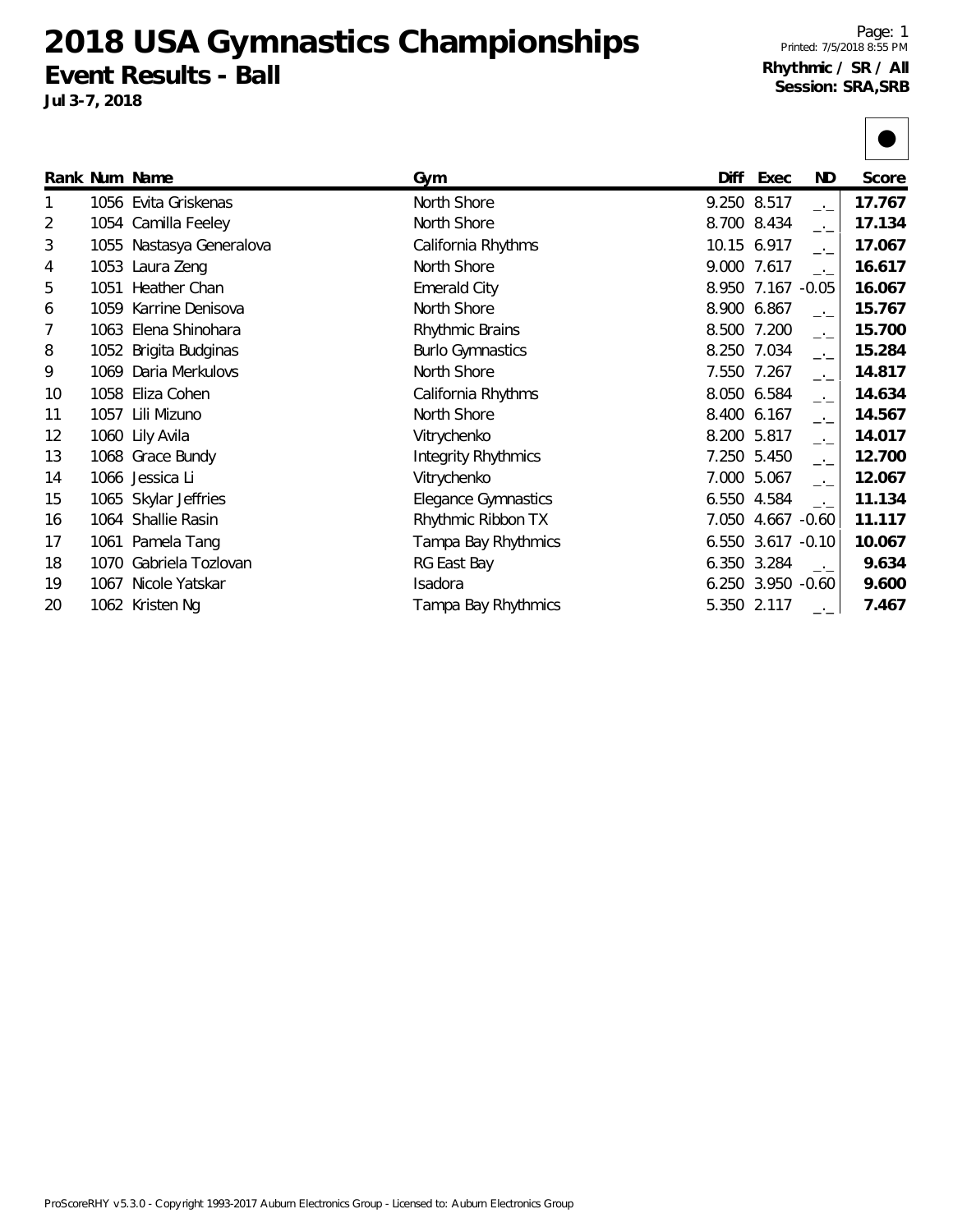**2018 USA Gymnastics Championships Event Results - Clubs**

**Jul 3-7, 2018**

|     |      | Rank Num Name            | Gym                        | Diff  | Exec              | ND.           | Score  |
|-----|------|--------------------------|----------------------------|-------|-------------------|---------------|--------|
| 1   |      | 1053 Laura Zeng          | North Shore                |       | 9.450 8.317       | $-0.05$       | 17.717 |
| 2   |      | 1054 Camilla Feeley      | North Shore                |       | 8.900 8.200       | $\rightarrow$ | 17.100 |
| 3   |      | 1055 Nastasya Generalova | California Rhythms         |       | 9.200 7.167       | $\rightarrow$ | 16.367 |
| 4   | 1057 | Lili Mizuno              | North Shore                | 8.850 | 7.150             | $-1$          | 16.000 |
| 5   | 1051 | Heather Chan             | <b>Emerald City</b>        | 9.350 | 6.634             | $-1$          | 15.984 |
| 6   | 1056 | Evita Griskenas          | North Shore                | 8.500 | 6.800             | $-1$          | 15.300 |
| 7   | 1058 | Eliza Cohen              | California Rhythms         |       | 8.450 6.400       | $-1$          | 14.850 |
| 8   |      | 1063 Elena Shinohara     | Rhythmic Brains            | 7.750 | 6.984             | $-1$          | 14.734 |
| 9   |      | 1059 Karrine Denisova    | North Shore                |       | 8.300 6.234       | $-1$          | 14.534 |
| 10  |      | 1052 Brigita Budginas    | <b>Burlo Gymnastics</b>    |       | 7.800 5.900       | $-1$          | 13.700 |
| 11  |      | 1060 Lily Avila          | Vitrychenko                | 7.250 | 6.000             | $-1$          | 13.250 |
| 12T | 1061 | Pamela Tang              | Tampa Bay Rhythmics        | 7.000 | 5.350             | $\rightarrow$ | 12.350 |
| 12T | 1067 | Nicole Yatskar           | <b>Isadora</b>             | 7.550 | 4.900             | $-0.10$       | 12.350 |
| 14  |      | 1064 Shallie Rasin       | Rhythmic Ribbon TX         | 6.800 | 5.417             | $-1$          | 12.217 |
| 15  |      | 1069 Daria Merkulovs     | North Shore                | 6.750 | 5.367             | $-1$          | 12.117 |
| 16  |      | 1068 Grace Bundy         | <b>Integrity Rhythmics</b> | 6.500 | 5.300             | $\rightarrow$ | 11.800 |
| 17  |      | 1065 Skylar Jeffries     | <b>Elegance Gymnastics</b> | 5.800 | 4.650             | $-1$          | 10.450 |
| 18  |      | 1070 Gabriela Tozlovan   | RG East Bay                | 6.950 | 3.384             | —'—           | 10.334 |
| 19  |      | 1066 Jessica Li          | Vitrychenko                | 5.900 | 4.417             | $-1$          | 10.317 |
| 20  |      | 1062 Kristen Ng          | Tampa Bay Rhythmics        |       | 6.650 3.300 -0.05 |               | 9.900  |